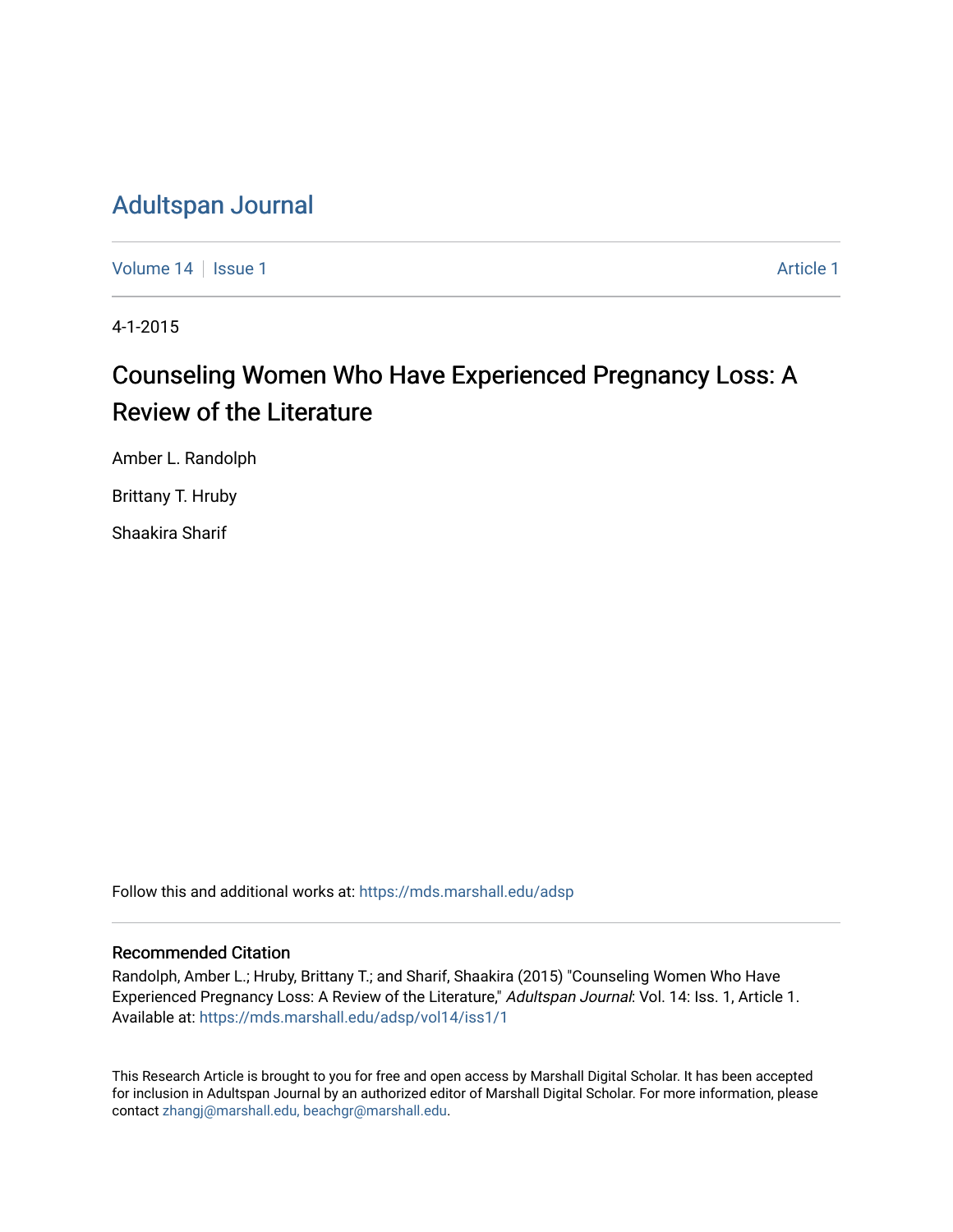| Randolph et al.: Counseling Women Who Have Experienced Pregnancy Loss: A Review of<br>Received 01/01/13 |                                       |
|---------------------------------------------------------------------------------------------------------|---------------------------------------|
|                                                                                                         | Revised —                             |
|                                                                                                         | Accepted 04/08/14                     |
| <b>ARTICLES</b>                                                                                         | DOI: 10.1002/j.2161-0029.2015.00032.x |

# **Counseling Women Who Have Experienced Pregnancy Loss: A Review of the Literature**

## **Amber L. Randolph, Brittaney T. Hruby, and Shaakira Sharif**

*The authors review pregnancy loss scholarly literature and discuss themes of silence, grief, psychological distress, role of social support, satisfaction with health care, and coping strategies from a counseling standpoint. Counseling needs of women who have experienced pregnancy loss are delineated, and recommendations for future research in this area are made.*

*Keywords:* pregnancy loss, miscarriage, counseling

Approximately 17% of pregnancies in the United States in 2008 ended in spontaneous fetal death before birth (Centers for Disease Control and Prevention, 2012). This rate includes reported early losses, often referred to as miscarriage (Lim & Cheng, 2011), and losses later in the pregnancy, often referred to as stillbirths. For the purposes of this article, losses at all gestational periods are recognized and referred to as *pregnancy loss*.

With the occurrence rate around 17%, it is likely counselors working with women will encounter a client who has experienced pregnancy loss. However, scholarly literature on this topic in the counseling field is rather limited. Literature in counseling and other medical and helping fields was reviewed, and several common themes emerged: silence, grief, psychological distress, the role of social support, satisfaction with health care, and coping strategies. We discuss these themes briefly from a counseling standpoint, delineate the counseling needs of women who have experienced pregnancy loss, and provide a few recommendations for future research in this area.

## **Silence**

Women who experience pregnancy loss often find themselves surrounded by silence, which can transcend all areas of their life. These women may experi-

*Amber L. Randolph, Brittaney T. Hruby, and Shaakira Sharif, Graduate Counseling Program, Saint Xavier University. Correspondence concerning this article should be addressed to Amber L. Randolph, Graduate Counseling Program, Saint Xavier University, 3700 West 103rd Street, Chicago, IL 60655 (e-mail: arandolph@sxu.edu).*

| © 2015 by the American Counseling Association. All rights reserved. |                                                   |
|---------------------------------------------------------------------|---------------------------------------------------|
|                                                                     | <b>ADULTSPAN</b> Journal April 2015 Vol. 14 No. 1 |

Published by Marshall Digital Scholar, 2015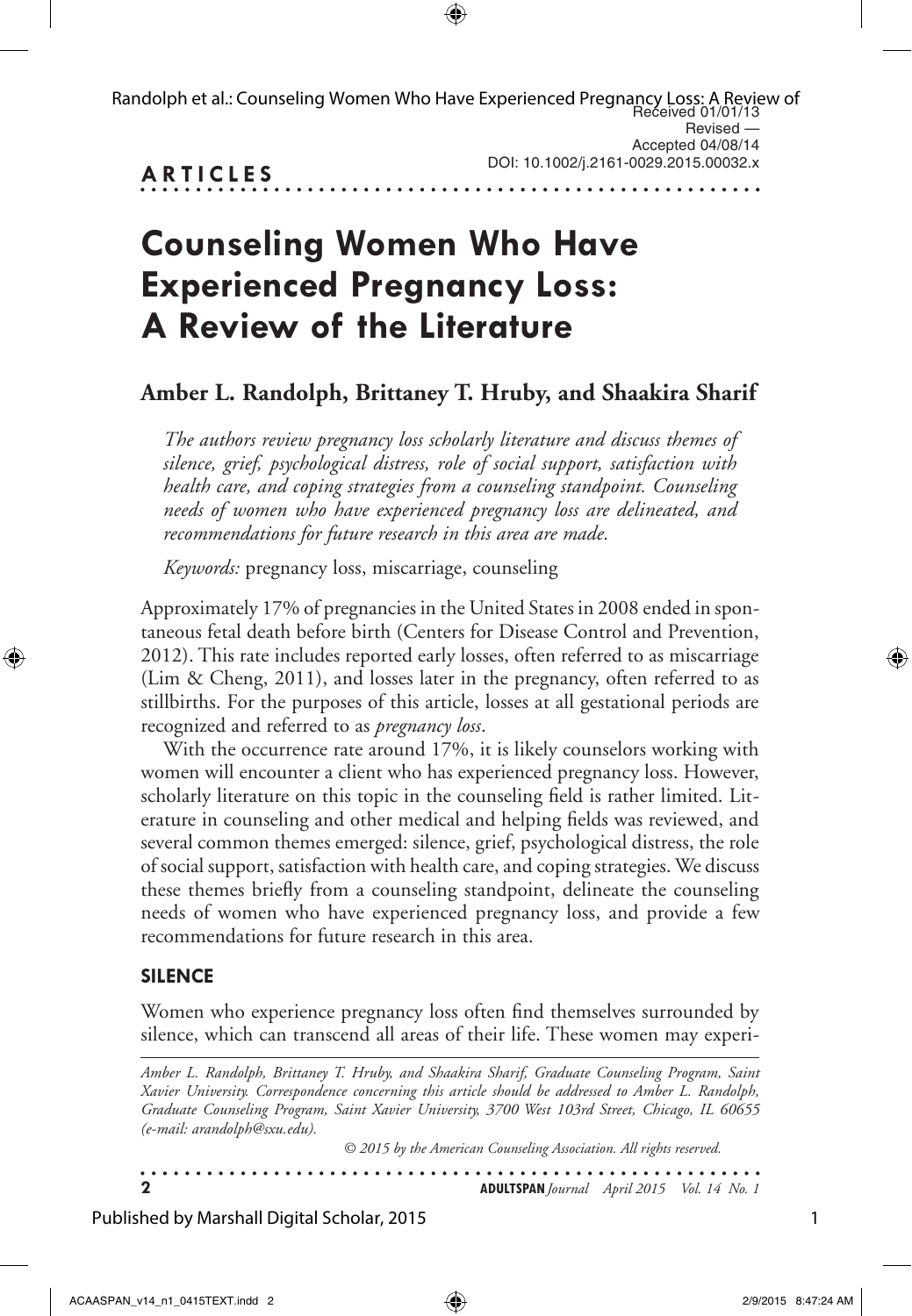ence isolation as a result of the silence surrounding their loss, a silence that is perpetuated by friends, family, coworkers, medical professionals, and society in general (Bansen & Stevens, 1992). When loss is publicly recognized, grieving parties tend to receive more community support (Betz & Thorngren, 2006). Grief after miscarriage is often avoided by friends and family members of the grieving parents (Van, 2001). Even death itself is somewhat of a taboo topic in American society (Reif, Patton, & Gold, 1995). Added to this, miscarriage is not a disease or a medical condition. It is often not expected. Pregnancy loss is ambiguous; combined with the lack of publicity and discussion on the topic, it can add to the isolation and loneliness many women experience (Cohen, 2005).

Bansen and Stevens (1992) found that women were generally dissatisfied with the responses they received from others following their pregnancy loss. These women felt their friends and family diminished their loss, if they acknowledged the loss at all. Women reported feeling that others avoided them after their loss, and Bansen and Stevens attributed this avoidance to a general discomfort with the subject of miscarriage.

Consistent with these findings, Rowlands and Lee (2010) found that women's interactions with others were instrumental in how they experienced their pregnancy loss and that most women were distressed by a lack of support from significant people in their lives. Additionally, these women reported that they were shocked by the insensitivity of the comments made by others, including encouragements to "try again" and assurances that the loss was "for the best." In both studies (Bansen & Stevens, 1992; Rowlands & Lee, 2010), women emphasized the significance of their loss. Women who experienced pregnancy loss viewed the loss as a major life event (Bansen & Stevens, 1992) and felt that the meaning they had attributed to their loss was not understood by their partners or family members (Rowlands & Lee, 2010). Layne (1997) suggested that the cultural denial of pregnancy loss stems from the lack of a shared meaning between the women who experience the loss and their significant others, which she attributed to a lack of firsthand knowledge regarding pregnancy loss by those significant others.

Silence surrounding pregnancy loss is especially prevalent in the workplace and is evidenced by the lack of inclusion of any aspect of pregnancy loss in women's career development research and literature (Hazen, 2006). Hazen (2006) suggested that the silence is rooted in the idea that conversations about birth and death are considered taboo in the workplace and that research on women's career development fails to acknowledge any aspect of pregnancy loss. Additional research is needed to explore the obstacles women and men face in seeking bereavement leave from their employers following pregnancy loss and how this may contribute to the invalidation of pregnancy loss as a significant loss.

The often unsupportive, invalidating, and insensitive, albeit well-intentioned, responses of partners, family, friends, and coworkers to women who have experienced pregnancy loss may be attributed to a lack of cultural scripts and a public language that is dominated by medical jargon (Hazen, 2006; Layne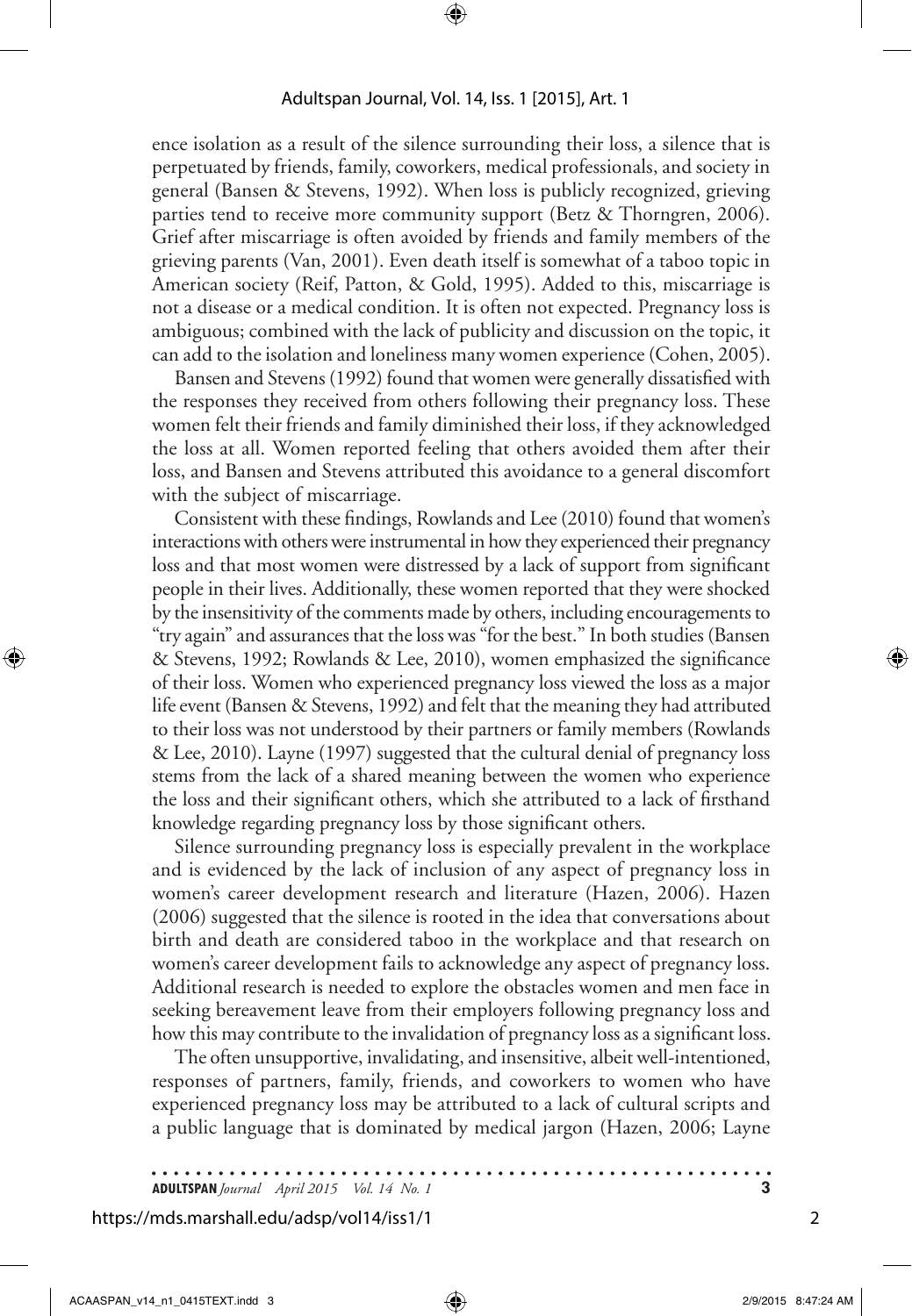1997). Jonas-Simpson and McMahon (2005) compared medical terms and the possible meaning women may make from these terms and emphasized the role health care professionals may play in inadvertently minimizing the importance of the loss by using language that objectifies a woman's experience. Layne (1997) suggested that the terminology associated with pregnancy loss frames the loss as a medically unimportant event. Society and those attempting to support women who have experienced pregnancy loss have no cultural references from which to draw information, and the topic is not typically discussed in childbirth classes or literature (Layne, 1997). The silence and ambiguity that surround pregnancy loss do little to ease the associated grief.

### **Grief**

Brier (2008) defined grief as the affective, physiological, and psychological reactions to the loss of an emotionally important figure, and it can include severe and prolonged distress. Women who experience pregnancy loss typically experience grief accompanied by feelings of guilt, emptiness, abandonment, and emotional detachment. Adolffson, Larsson, Wijma, and Bertö (2004) conducted a qualitative study in which participants shared their experiences and feelings associated with pregnancy loss. It was noted that after pregnancy loss, some women detached themselves from their families and were unable to stabilize their emotions (Adolffson et al., 2004).

Lim and Cheng (2011) acknowledged that the grief associated with pregnancy loss differs in many ways from the grief experienced after the death of another loved one. With a pregnancy loss, there is no shared history or memories of the loved one on which to reflect and remember; there is only the anticipated future that is no more. Grief after a pregnancy loss is healthy and even normal, but it can become prolonged and lead to psychological distress in some women.

## **Psychological Distress**

Some form of psychological distress often accompanies pregnancy loss (Brier, 2004; Broen, Moum, Bodtker, & Ekeberg, 2005; Carrera et al., 1998; Kong, Chung, Lai, & Lok, 2010; Lok & Neugebauer, 2007). Up to 50% of women who experience pregnancy loss also experience psychological symptoms following the loss (Lok & Neugebauer, 2007). The most common psychological issues resulting from pregnancy loss are depression and anxiety disorders, particularly obsessive-compulsive disorder and posttraumatic stress disorder (Brier, 2004; Broen et al., 2005; Lok & Neugebauer, 2007).

Experiencing pregnancy loss places women at high risk for depression (Mann, McKeown, Bacon, Vesselnov, & Bush, 2008). Carrera et al. (1998) found that women who have experienced pregnancy loss had higher levels of depression than women who had live births. Women experiencing pregnancy loss who received

. . . . . . . . . . . . . . . **4 ADULTSPAN***Journal April 2015 Vol. 14 No. 1*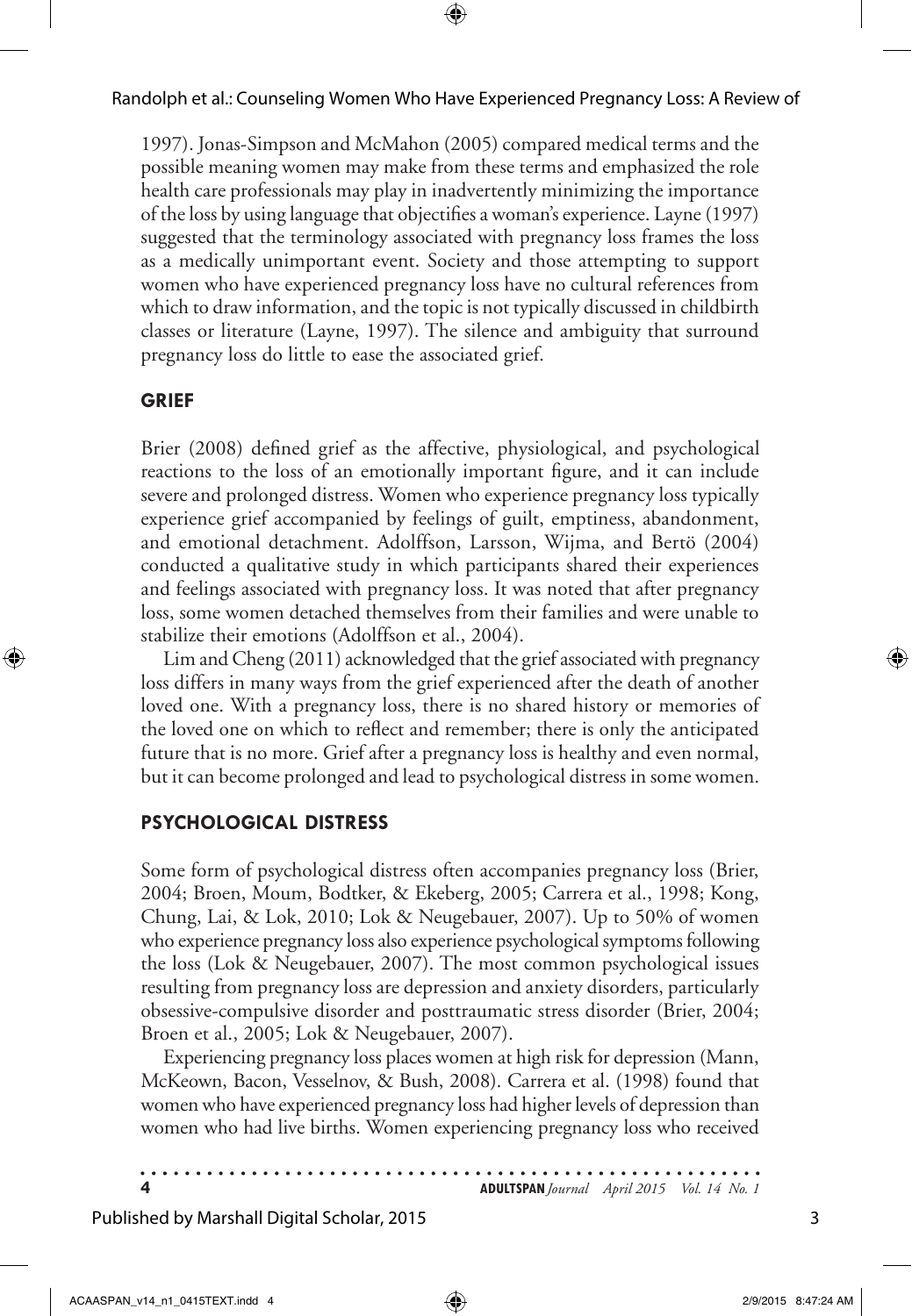12 months of psychological intervention fared better than those who did not receive the intervention with regard to depressive symptoms and, by the end of 1 year, had depressive levels more similar to women who experienced live births. Women who did not receive psychological intervention had also improved after 1 year with regard to depressive symptoms, but not to the extent of the other women who received psychological intervention or who had live births (Carrera et al., 1998). Kong, Chung, et al. (2010) echoed the idea that mental health implications following pregnancy loss can last up to a year following the loss.

Counselors should carefully consider the psychological implications of pregnancy loss, including both the risk of distress and protective factors. Some protective factors against the development of depression following pregnancy loss are absence of baseline depression, lack of mental illness history, and increased age (Mann et al., 2008). Social support is another potential protective factor for women who have experienced pregnancy loss.

## **Social Support**

The role of social support is imperative to the healing process for women and their partners after a pregnancy loss. Abboud and Liamputtong (2005) found that family and friends were viewed as positive support systems for couples who have experienced pregnancy loss, and mothers and sisters specifically were named as key figures in the healing process. Participants stated that friends provided significant support through active listening and encouragement (Abboud & Liamputtong, 2005). Additionally, friends would help with household chores such as cooking and cleaning.

In contrast, participants felt older family members often blamed women for their pregnancy loss, which drew these women closer to their partners (Abboud & Liamputtong, 2005). Aside from close family and friends, community members were felt to provide an overwhelming amount of support and appeared understanding of the emotions the couples felt toward the pregnancy loss (Abboud & Liamputtong, 2005). It is clear that social support can be an important component in the healing process after pregnancy loss. Often the first nonfamily social interactions a woman will have after a pregnancy loss are with health care workers. The relationships with health care providers are a crucial part of a woman's adjustment to the news of pregnancy loss.

#### **Satisfaction With Health Care**

Satisfaction with health care by women who have experienced pregnancy loss varies across the literature. Rowlands and Lee (2010) found that the majority of women interviewed were dissatisfied with the care they received, whereas Lasker and Toedter (1994) found only 11% of women interviewed reporting feeling dissatisfied. Several themes emerged from the literature regarding women who

**ADULTSPAN***Journal April 2015 Vol. 14 No. 1* **5**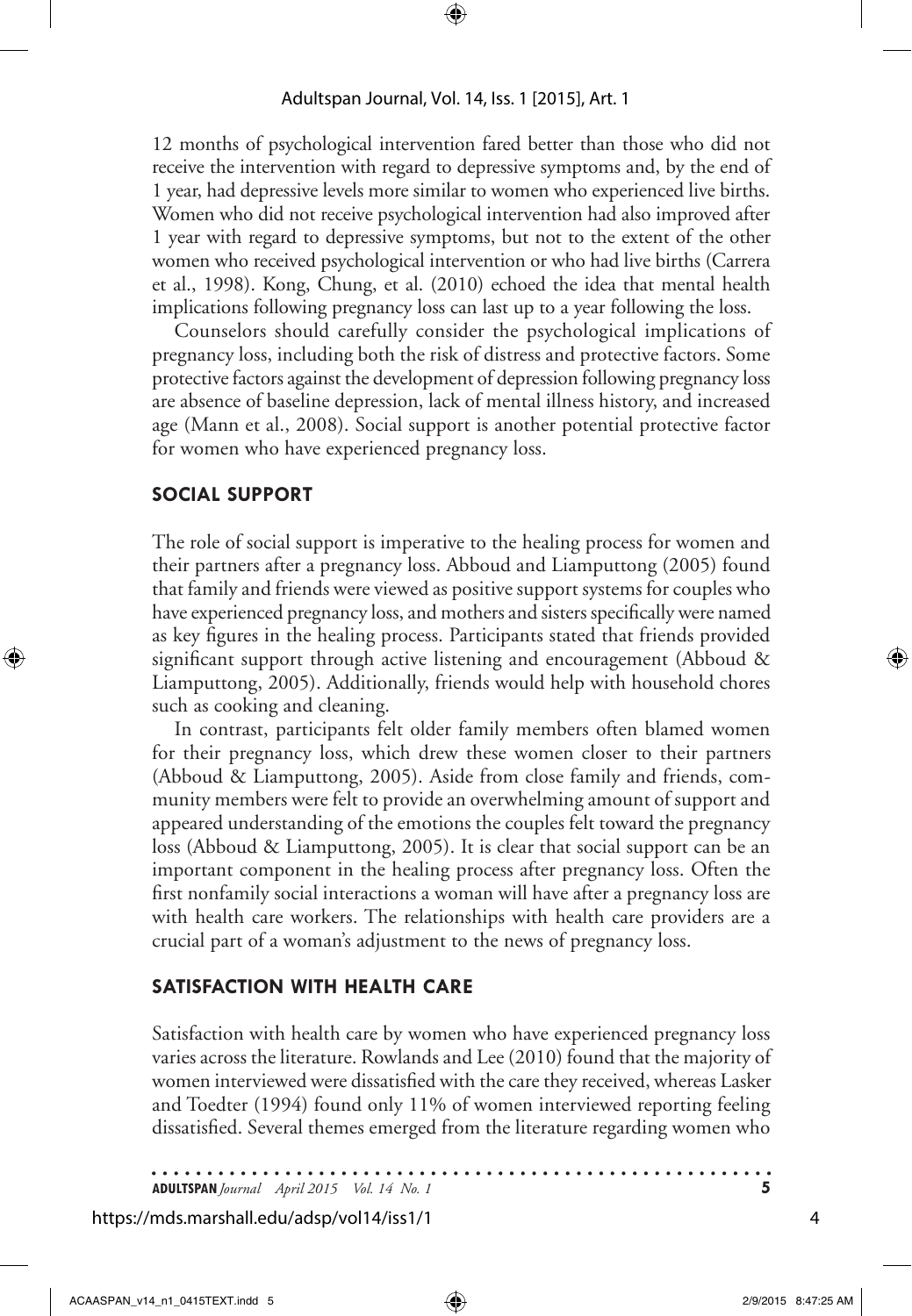were dissatisfied with the care they received following pregnancy loss, including insensitivity and a lack of empathy on the part of the health care providers, invalidation of the loss, and a lack of information provided (Lasker & Toedter, 1994; Rowlands & Lee, 2010).

Lasker and Toedter (1994) found that satisfaction was dependent on the quality of interactions between the couple and their health care providers and that one of the most common complaints of the women interviewed was a lack of sensitivity on the part of the health care worker. Twenty-one percent of the women in Lasker and Toedter's study reported feeling that the medical staff should have been more attentive to their needs. Geller (2012) found that 79% of women reported not being asked by their health care providers how they were doing during their experience, which is consistent with previous studies' findings that women who are dissatisfied with the health care they received report insensitivity on the part of their health care providers.

Additional complaints with regard to dissatisfaction with health care focused on the lack of information provided by health care professionals to women who have experienced pregnancy loss. Abboud and Liamputtong (2005) found that the information women received from their health care providers following pregnancy loss was minimal and inadequate. Kong, Lok, Lam, Yip, and Chung (2010) discovered that one out of 10 health care workers was unaware that pregnancy loss could have psychological implications for women. It is possible that health care professionals are unaware of the emotional trauma women can experience following nonmedically dangerous pregnancy loss and therefore act insensitively.

However, not all experiences with health care workers after a pregnancy loss are negative. Several factors contribute to women's positive experiences with health care during and after pregnancy loss. Geller, Psaros, and Kornfield (2010) concluded that women who were satisfied with the care they received felt that their health care providers had acknowledged the magnitude of their loss. Additionally, Abboud and Liamputtong (2005) identified understanding, caring, and listening as aspects that related to women's positive experiences with health care following pregnancy loss. Lasker and Toedter (1994) found that women who had experienced interventions following their loss were significantly more satisfied with their health care than those who had not.

## **Coping Strategies**

Following pregnancy loss, women are faced with processing the physical and emotional aftermath. After being discharged from the hospital or leaving the doctor's office, women are often not fully aware of the physical and emotional aftermath, what to expect, and the available resources. With this lack of preparation and support, many women often suffer in silence and are unsure how to process the emotions they experience. Having therapeutic coping strategies is the first step for the healing process after pregnancy loss.

**6 ADULTSPAN***Journal April 2015 Vol. 14 No. 1*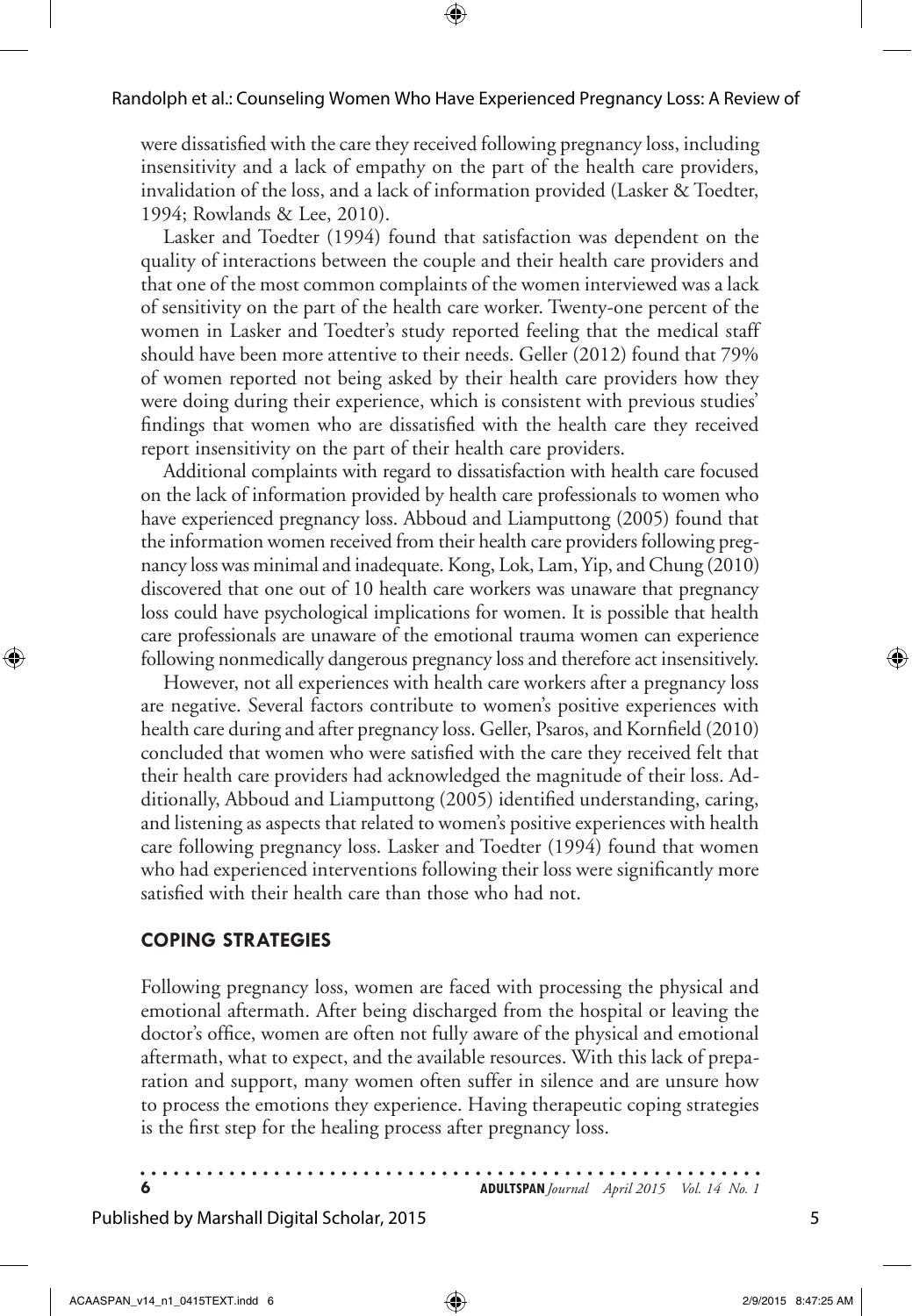Van (2012) led a study to gain insight on ways in which women cope after pregnancy loss and the level of need for more effective coping methods. Women who participated in the study felt that having time to be introspective and reflect on their miscarriage helped them cope. Positive conversations with others were also a way for women to begin the healing process. Through these conversations, women were able to have someone listen to their feelings and sometimes find someone who had also experienced pregnancy loss. Some women, however, internalize their grief by masking their feelings and not engaging in any conversations about their pregnancy loss. Counselors can facilitate this introspection on the part of women who have experienced pregnancy loss, as well as to help women make sense and meaning of their loss.

### **Counseling Needs**

With the relatively high prevalence rate of pregnancy loss, it is likely that a counselor will work with a client who has had this type of loss at some point. In addition, based on the level of psychological distress associated with pregnancy loss, it would appear that the counseling implications are great for working with these women. However, pregnancy loss has not yet been explored much in the counseling-specific literature. Although the nursing and medical fields, as well as other helping fields such as psychology and social work, have explored the topic of counseling needs after pregnancy loss (Gerber-Epstein, Leichtentritt, & Benyamini, 2009), the counseling field has yet to do so in an in-depth manner.

Bennet, Ehrenreich-May, Litz, Boisseau, and Barlow (2012) completed a pilot study during which they used cognitive-behavioral counseling strategies to work with five women who had suffered pregnancy loss. The goals of their study were to teach emotional regulation and encourage social support for these women, as well as to improve self-efficacy while dealing with the grief associated with pregnancy loss. Bennet et al. explained that the results of these interventions did lead to decreased grief symptomatology for most of the women, though not to a significant level.

The women in Bennet et al.'s (2012) study indicated through qualitative questioning that the most helpful aspects of the counseling sessions were the psychoeducation regarding emotions and emotional regulation, the normalization of intense emotions, and simply having a supportive and nonjudgmental clinician with whom to discuss their pregnancy loss. Brier (2004) and Trepal, Semivan, and Caley-Bruce (2005) echoed these same counseling needs by emphasizing how important it is for counselors to listen to clients as they discuss their pregnancy loss, validate the experience of loss, and normalize the associated feelings.

Counseling needs with regard to pregnancy loss can be complex and different for every person. However, an important therapeutic concept is for clients to feel heard and have their loss and their story acknowledged by another person (Trepal et al., 2005). In Gold, Boggs, Mugisha, and Palladino's (2012) study regarding the use of Internet support groups after a pregnancy loss, the majority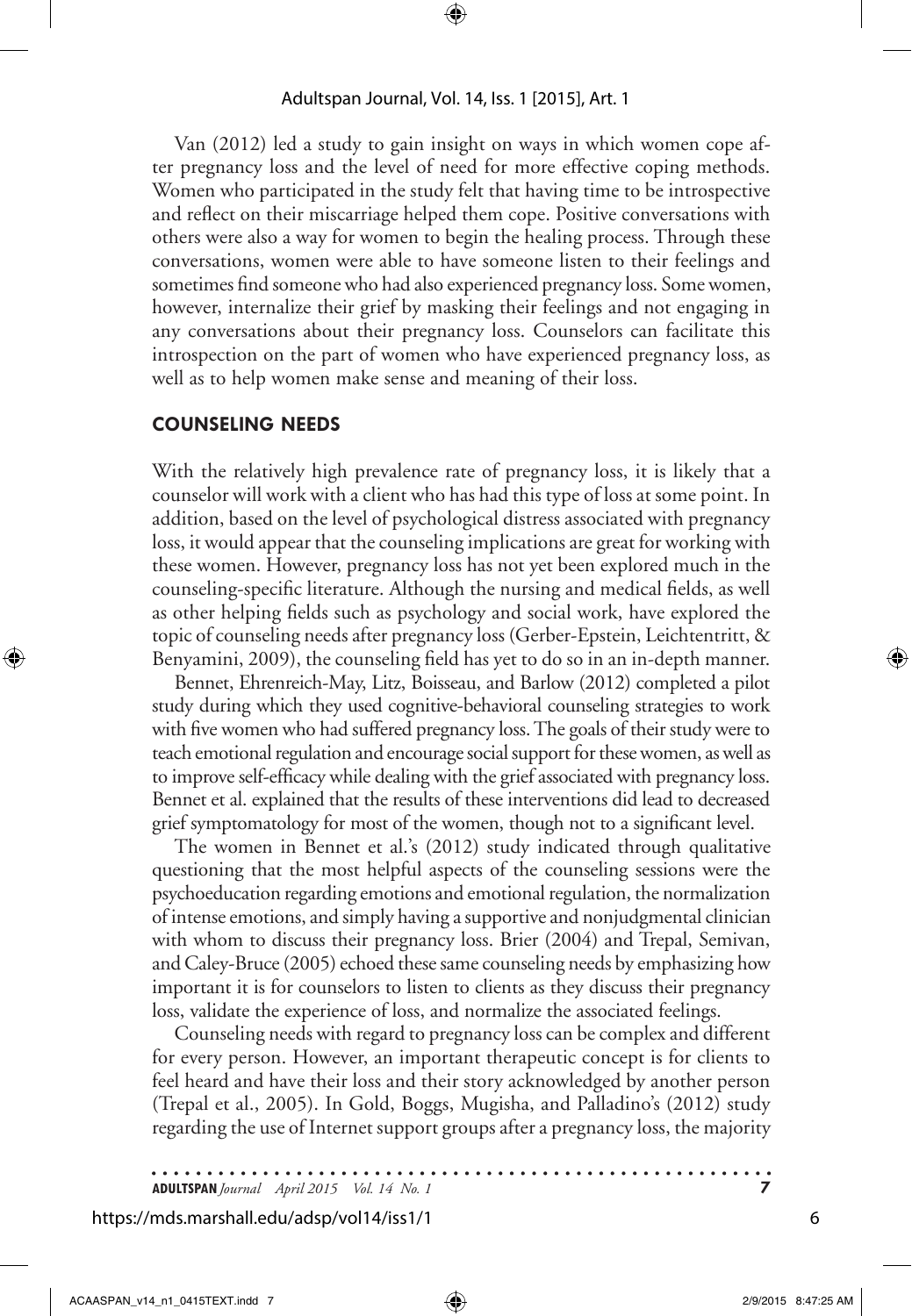#### Randolph et al.: Counseling Women Who Have Experienced Pregnancy Loss: A Review of

of participants explained that the support groups helped them feel heard and feel less isolated in their experience. In fact, a suggestion from participants in the individual counseling provided by Bennet et al. (2012) was for a group counseling component to be present within the treatment. This is a counseling delivery method that could be further explored.

Although the complex needs and situations of each client make it challenging to be prescriptive in how a counselor should conduct therapy with a client who has experienced pregnancy loss, a few common threads have emerged from the albeit limited counseling literature on this topic. It is important, first and foremost, for counselors to actively and empathically listen as a client tells her story, acknowledge the loss that occurred, and normalize the associated feelings (Bennet et al., 2012; Trepal et al., 2005). Psychoeducation concerning emotions and emotional regulation can also play a role in helping to decrease grief symptomatology (Bennet et al., 2012). Further research on this topic from a counseling perspective is clearly needed.

#### **Research Needs**

Research on the experience of pregnancy loss is somewhat represented in the professional literature across the medical and helping professions, although it is still in its infancy, especially in the United States. This is particularly true in the counseling field, because much of the available research comes from the medical, nursing, and psychology professions. Those who have researched pregnancy loss have recommended the continued exploration of this important topic.

There is a call for increased sample sizes in pregnancy loss research (Abboud & Liamputtong, 2005; Bennett et al., 2012) to increase the generalizability of the information gained through research. More representative samples are also warranted, as opposed to the sometimes homogeneous convenience samples often cited in literature (Brier, 2008; Geller et al., 2010). Large, diverse samples in future research is ideal; however, Bennett et al. (2012) cautioned that without an established presence in an environment frequented by individuals who have experienced pregnancy, recruitment for participation in pregnancy loss research can be challenging.

Because pregnancy loss is often an ambiguous and sensitive topic, researchers usually conduct qualitative studies to provide an open area for women and couples to discuss their experiences and emotions. There is a call for more qualitative (Abboud & Liamputtong, 2005; Chan & Arthur, 2009) as well as quantitative (Brier, 2008) research on the topic of pregnancy loss, with calls for qualitative interviews and focus groups for the former and a standardized measure specifically for grief in pregnancy loss for the latter. Brier (2008) also advocated for consistency in language regarding pregnancy loss and miscarriage and an operational definition of grief grounded in scholarly literature. Geller et al. (2010) advocated for specificity in the operational definitions of therapeutic responses to pregnancy loss, such as compassion. It is clear that there are many appropriate ways to approach research on pregnancy loss.

**8 ADULTSPAN***Journal April 2015 Vol. 14 No. 1*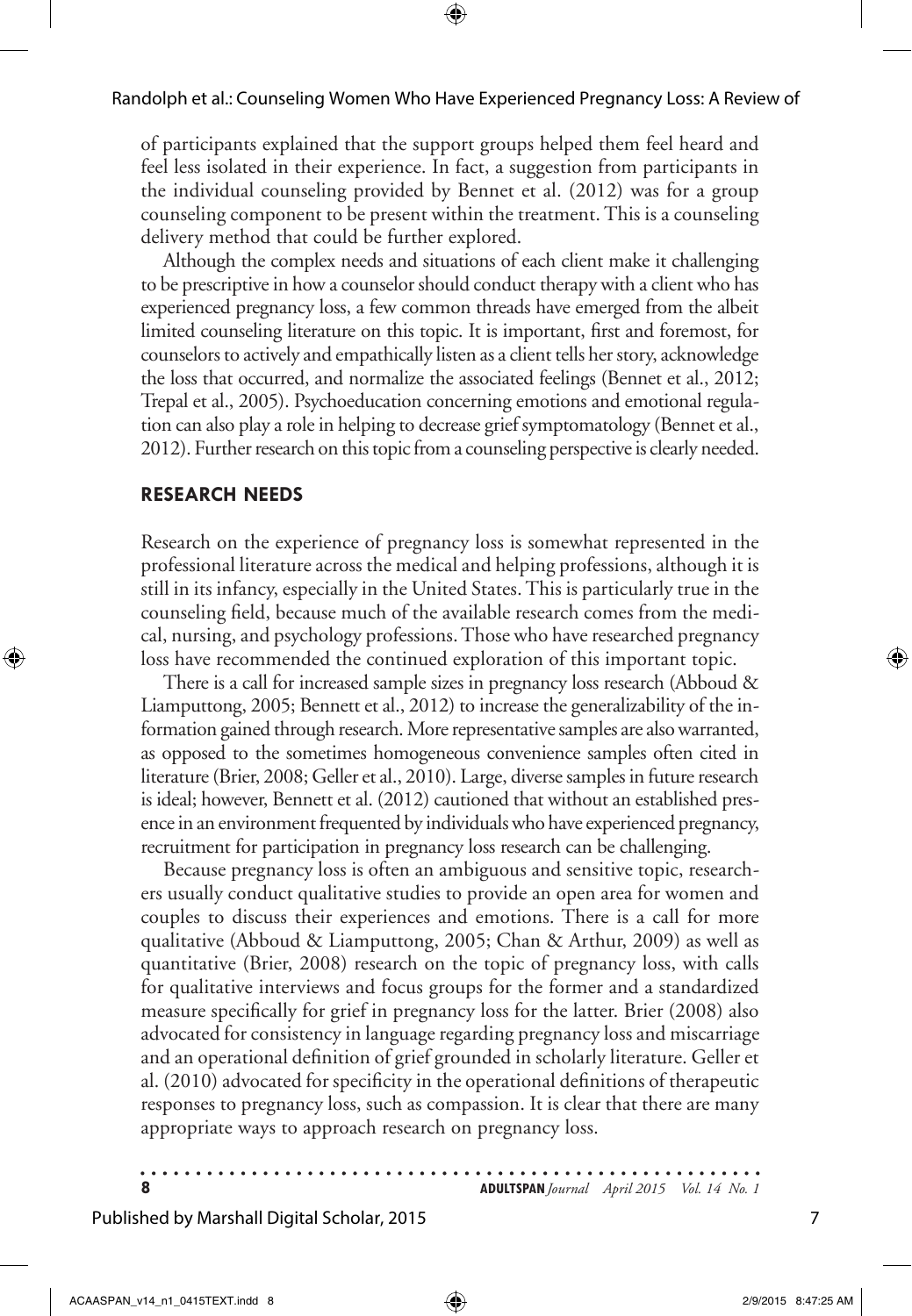The range of topics that have not yet been fully explored in pregnancy loss research is broad and encompasses many factors. Further research includes the woman's grief reactions after pregnancy loss (Brier, 2008), psychological distress, and the role of the passage of time and the satisfaction with care after a pregnancy loss (Geller et al., 2010). Additionally, Abboud and Liamputtong (2005) and Chan and Arthur (2009) suggested a need for further research regarding the reactions of the father, family member(s), and health care providers to pregnancy loss in an attempt to further understand the context in which the women are functioning.

### **Future Implications and Conclusions**

This article reviewed scholarly literature regarding pregnancy loss in many fields, both medical and nonmedical, and several common themes emerged. There is a silence as well as ambiguity that surrounds pregnancy loss, leaving those affected unsure of how to respond to this tragedy. The grief associated with pregnancy loss is often profound and can lead to psychological distress. This psychological distress often presents in the form of depression or anxiety disorders and can remain well after the loss. Social support and positive interactions with health care workers can help women to cope with pregnancy loss, although at times these interactions are not helpful or positive.

Although interactions with primary health care professionals are important following pregnancy loss, Kong, Lok, et al. (2010) found that most participants preferred the care of a specialist when dealing with the aftermath of a pregnancy loss. Counselors can be effective in this regard, helping clients to share their story, acknowledging the loss, normalizing associated feelings, and providing resources. According to Brier (2004), it is important to screen for symptoms of anxiety, grief, and depression after a pregnancy loss, a task for which counselors in particular are qualified.

Additional research is needed so counselors can become better at identifying and advocating for women in need of mental health care after a pregnancy loss (Bennett et al., 2012; Geller et al., 2010). Gerber-Epstein et al. (2009) and Kong, Lok, et al. (2010) emphasized that pregnancy loss and its prevalence must be pushed into public awareness and answers be provided to families in need. Counselors are in a prime position to provide advocacy and education regarding the needs of families following pregnancy loss.

#### **References**

- Abboud, L., & Liamputtong, P. (2005). When pregnancy fails: Coping strategies, support networks and experiences with health care of ethnic women and their partners. *Journal of Reproductive and Infant Psychology, 23,* 3–18. doi:10.1080/02646830512331330974
- Adolffson, A., Larsson, P., Wijma, B., & Bertö, C. (2004). Guilt and emptiness: Women's experiences of miscarriage. *Health Care for Women International, 25,* 543–560.
- Bansen, S., & Stevens, H. (1992). Women's experiences of miscarriage in early pregnancy. *Journal of Nurse-Midwifery, 37,* 84–90.

**ADULTSPAN***Journal April 2015 Vol. 14 No. 1* **9**

#### https://mds.marshall.edu/adsp/vol14/iss1/1